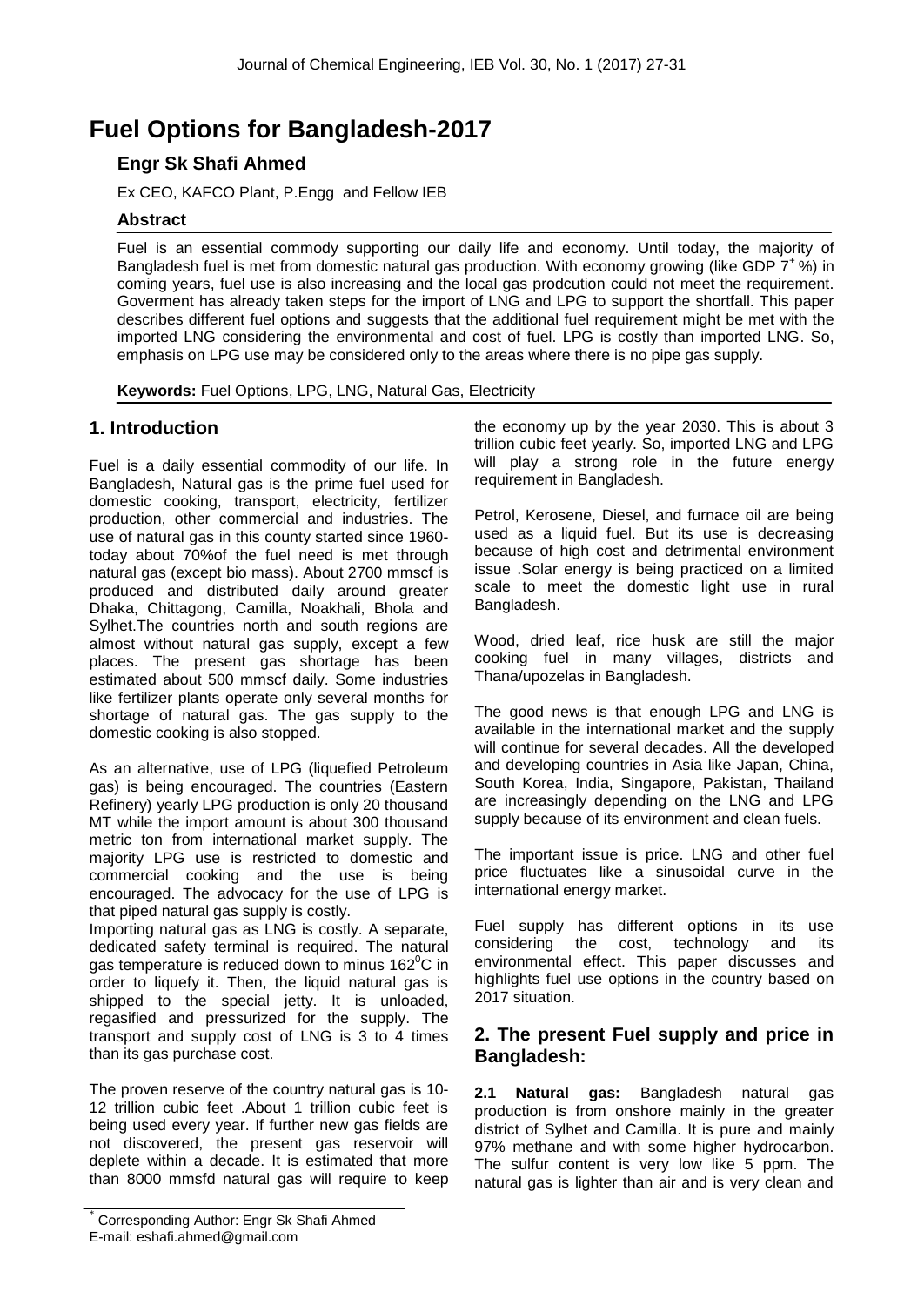environment friendly fuel. Natural gas is compressed to higher pressure (like 200  $\text{Kg/cm}^2$ ) to supply fuel for the automobiles. It is called Compressed Natural Gas (CNG). CNG is playing a very big role to reduce environmental pollution in the city of Dhaka and Chittagong.

Table -1: Bangladesh Natural Gas Cost -2017.

| Item                                     | Price<br>per<br>m <sup>3</sup><br>Taka | Equivalent<br>US\$/ $m^3$<br>{80 Tk -1<br>US\$} | Us<br>per<br>mcf | % of<br>Total |
|------------------------------------------|----------------------------------------|-------------------------------------------------|------------------|---------------|
| Electricity                              | 3.16                                   | 0.0395                                          | 1.118            | 40.37         |
| Captive<br>Power                         | 9.62                                   | 0.1202                                          | 3.40             | 17.19         |
| Fertilizer*                              | 2.71                                   | 0.0338                                          | 0.957            | 7.10          |
| Industry                                 | 7.76                                   | 0.097                                           | 2.74             |               |
| Tea Garden                               | 7.42                                   | 0.0927                                          | 2.62             | 17.19         |
| Commercial<br>CNG**<br>Household         | 17.04<br>40.0                          | 0.213<br>0.5                                    | 6.032<br>14.16   | 5.04<br>13.08 |
| One burner                               | 750<br>fixed                           | 9.375                                           |                  |               |
| Two burner                               | 800<br>fixed                           | 10                                              | 5.34***          |               |
| Meter<br>based                           | 11.20                                  | 0.14                                            | 3.96             |               |
| Total consumption as of 2017-2650 mmscfd |                                        |                                                 |                  |               |

Source: Titas Gas

\*KAFCO pays a formula gas rate on urea selling price

\*\* Taka 8 per m<sup>3</sup> operator rate is included(2.83 US\$ per mcf)

\*\*\* Estimated based on avg family consumption of 66 m $^3$ (design being 88 m $^3$ )

The Table-1 shows the following:

- The lowest gas price is for Fertilizer. Tk 76.56 per mcf and consumes only about 8%
- Gas price for electricity generation is also low, Tk 89.44 per mcf(except captive). It consumes bulk gas about 58%.
- Transport sector pays the highest gas price Tk 1132 per mcf( 14.16 US \$ per mcf). Transport sector consumes only 5%
- Household cooking has two types(a) meter based Tk 316 per mcf and (b) fixed rate Tk 427 per mcf. It consumes 13%.
- The average gas price is Tk 240 per mcf( US \$ 3 per mcf)



Fig-1: Daily gas consumptions in different sectors

#### **2.2: LPG (Liquid Petroleum Gas):**

LPG is composed of a mixture of Propane  $(C_3H_8)$ and Butane  $(C_4H_{10})$ . Mostly it is a byproduct from Petroleum refinery .LPG is also processed from natural gas. Like natural gas, it is also a clean fuel and environmental friendly. It is heavier than air.LPG is mostly used for domestic cooking and auto gas. In Bangladesh, LPG is mostly used for cooking and the majority is imported .1 Kg LPG has 0.5  $m^3$  gas.

LPG is found in all main cities of Bangladesh especially in the north and south where Natural gas has not been supplied through pipes. The import and supply is mainly in the hand of private companies.

#### Table -2: Bangladesh LPG Cost -2017

| Organization         | LPG<br><b>Bottle</b><br>Size, Kg | Price,<br>Taka | Price<br>Τk<br>per<br>Κg | <b>US\$</b><br>per<br>Kg |
|----------------------|----------------------------------|----------------|--------------------------|--------------------------|
| Bangladesh           |                                  |                |                          |                          |
| Petroleum            |                                  |                |                          |                          |
| Corporation<br>(BPC) | 12.5                             | 700            | 56                       | 0.70                     |
| Bashundhara          | 12                               | * 900-         | 75-92                    | $0.93 -$                 |
|                      |                                  | 1100           |                          | 1.15                     |
| Jamunal              | 35                               | *2300-         | 65-77                    | $0.81 -$                 |
|                      |                                  | 2700           |                          | 0.96                     |
| mera                 | 5                                | 500            | 100                      | 1.25                     |

Variation of price is different in different citymainly because of the transportation cost

The Table-2 shows the following: For domestic Cooking

 The government supply (BPC) is the lowest cost 56 Taka per Kg. BPC uses 12.5 Kg supply but it is very limited.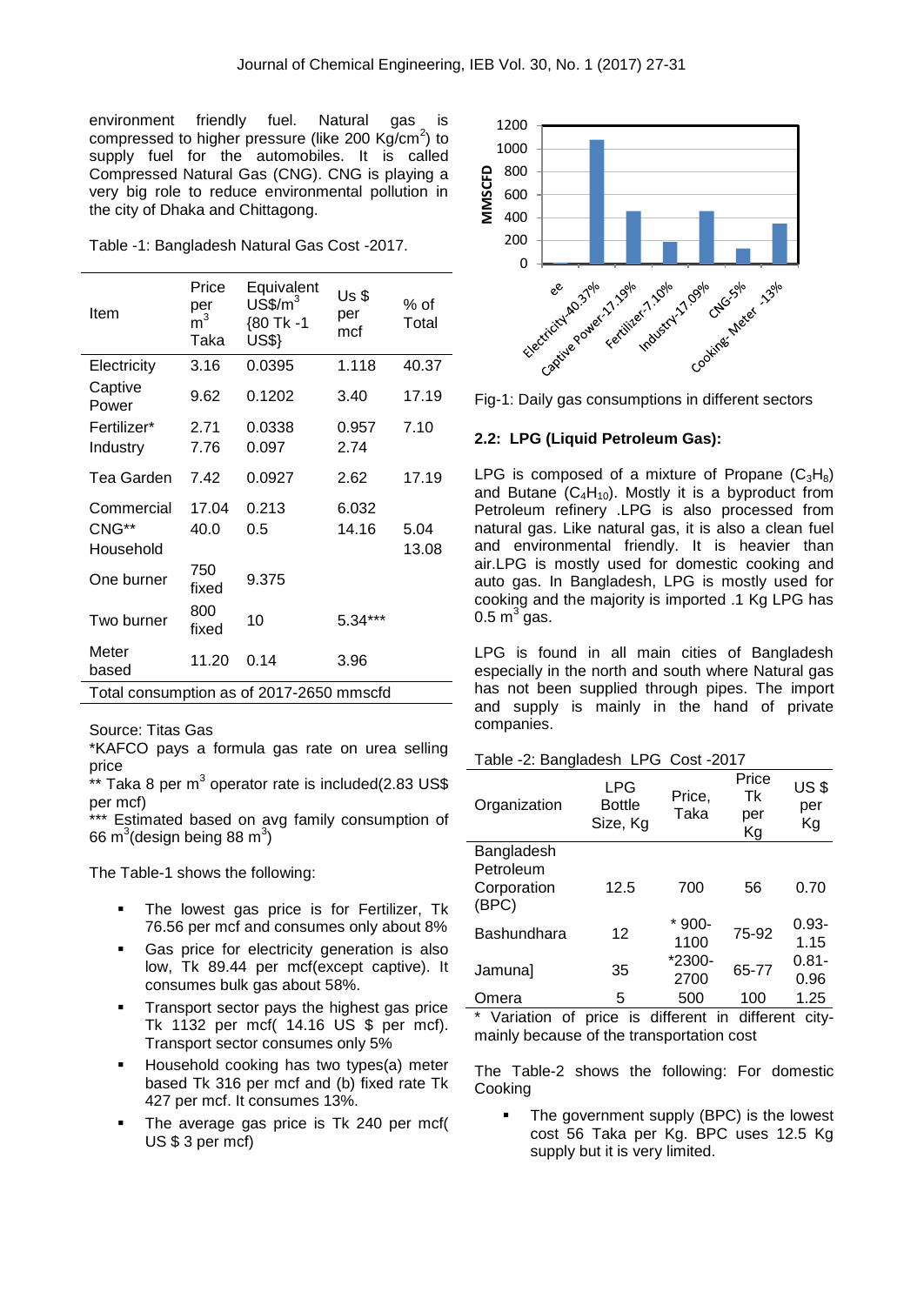- Private companies uses 12 kg cylinder as domestic cooking supply and the cost vary from Tk 75 to 92 depending on locations
- The cost of LPG in big capacity cylinders (35 kg) is lower and it is mostly used in hotels and commercial.

#### **2.3 Petrol, Octane. Kerosene, Diesel and Furnace oil:**

Table -3: Bangladesh Liquid Fuel Cost-2017

| Item        | Tk     | <b>US\$/</b> | Consumption, Quantity in |  |
|-------------|--------|--------------|--------------------------|--|
|             | /liter | liter        | мт                       |  |
|             |        |              | 2016-17<br>2015-16       |  |
| Jet A1      |        |              | 347323<br>376700         |  |
| Octane      | 89     | 1.11         | 186911<br>147557         |  |
| Petrol      | 85     | 1.06         | 137360<br>232359         |  |
| Diesel      | 65     | 0.81         | 4000044<br>3606404       |  |
| Kerosene    | 65     | 0.81         | 170993<br>213685         |  |
| Furnace oil | 42     | 0.52         | 711889<br>806440         |  |

Source: BPC website

#### **2.4 Electricity:**

Table -4: Bangladesh Electricity Cost for different customers-2017

| 4.75<br>1st Step: From 1 to 75 units<br>3.80<br>5.14<br>6.42<br>2nd Step: From 76 to 200 units<br>3rd Step: From 201 to 300<br>5.36<br>6.7<br>units<br>4th Step: From 301 to 400 | Category A; Residential | Unit Rate<br>Taka | US\$ Cent |
|----------------------------------------------------------------------------------------------------------------------------------------------------------------------------------|-------------------------|-------------------|-----------|
|                                                                                                                                                                                  |                         |                   |           |
|                                                                                                                                                                                  |                         |                   |           |
|                                                                                                                                                                                  |                         |                   |           |
|                                                                                                                                                                                  | units                   | 5.63              | 7.03      |
| 5th Step: From 401 to 600<br>8.70<br>10.87<br>units                                                                                                                              |                         |                   |           |
| 6th Step: From 600 units and<br>9.98<br>12.47<br>above                                                                                                                           |                         |                   |           |
| Category-B Agriculture pumping                                                                                                                                                   |                         |                   |           |
| 4.77<br>3.82<br>Agriculture pumping                                                                                                                                              |                         |                   |           |
| Category C: Small Industries                                                                                                                                                     |                         |                   |           |
| a. Flat rate<br>7.66<br>9.57                                                                                                                                                     |                         |                   |           |
| 6.90<br>8.62<br>b. Off peak time                                                                                                                                                 |                         |                   |           |
| c. Peak time<br>9.24<br>11.55                                                                                                                                                    |                         |                   |           |
| Category D: Non Residential<br>5.22<br>6.52<br>(light and Pons)                                                                                                                  |                         |                   |           |
| Category E: Commercial and Office                                                                                                                                                |                         |                   |           |
| a. Flat Rate<br>12.25<br>9.80                                                                                                                                                    |                         |                   |           |
| b. Off Peak time<br>8.45<br>10.67                                                                                                                                                |                         |                   |           |
| c. Peak time<br>11.98<br>14.97<br>$\cdot$                                                                                                                                        |                         |                   |           |

Source: BDB website

#### **2.5 Wood, Dried leaf etc-2017:**

Wood, dried leaf and other biomass still constitute the Bangladesh a major fuel requirement (more than 50%) and the village life depends on this type of fuel.

Table -5: Bangladesh Wood Cost per Kg -2017

| <b>Fuel Type</b>       | <b>Dhaka</b> ; Tk per<br>Κq | <b>Jessore, Tk</b><br>per Kg |
|------------------------|-----------------------------|------------------------------|
| Dried wood             | 7.5/7                       | ٠h                           |
| Wood from rice<br>husk | 10                          | g                            |

#### **3. Environment friendly Fuel**

The following figure shows the carbon emission for different types of fuel; Pounds of  $CO<sub>2</sub>$  emitted per million BTU of energy

| Coal (anthracite)      | :228.6  |
|------------------------|---------|
| <b>Coal Bituminous</b> | : 205.7 |
| <b>Diesel</b>          | :161.3  |
| Gasoline               | : 157.2 |
| Propane                | : 139.0 |
| NG                     | : 117.0 |

It shows that Natural gas is the most clean producing lowest  $CO<sub>2</sub>$ . LPG is close to it. . In addition, our Natural Gas do not have S. So burning NG is generally SOx and NOx free.

#### **4. Comparative cost of fuels in Bangladesh-2017**

In this section we shall study the present fuel cost in Bangladesh with the same heating value.



Fig-2: Cost of different fuel with same heating value (or energy value or calorific value)-2017 price

#### **5. Fuel International price**

The international price for the liquid natural gas varies over months and years following the price of Brent oil. Fig -3 shows that the price has varied between US\$20 to US\$ 10 during the five years 2010--2015. Price deal for LNG is also related to Brent oil.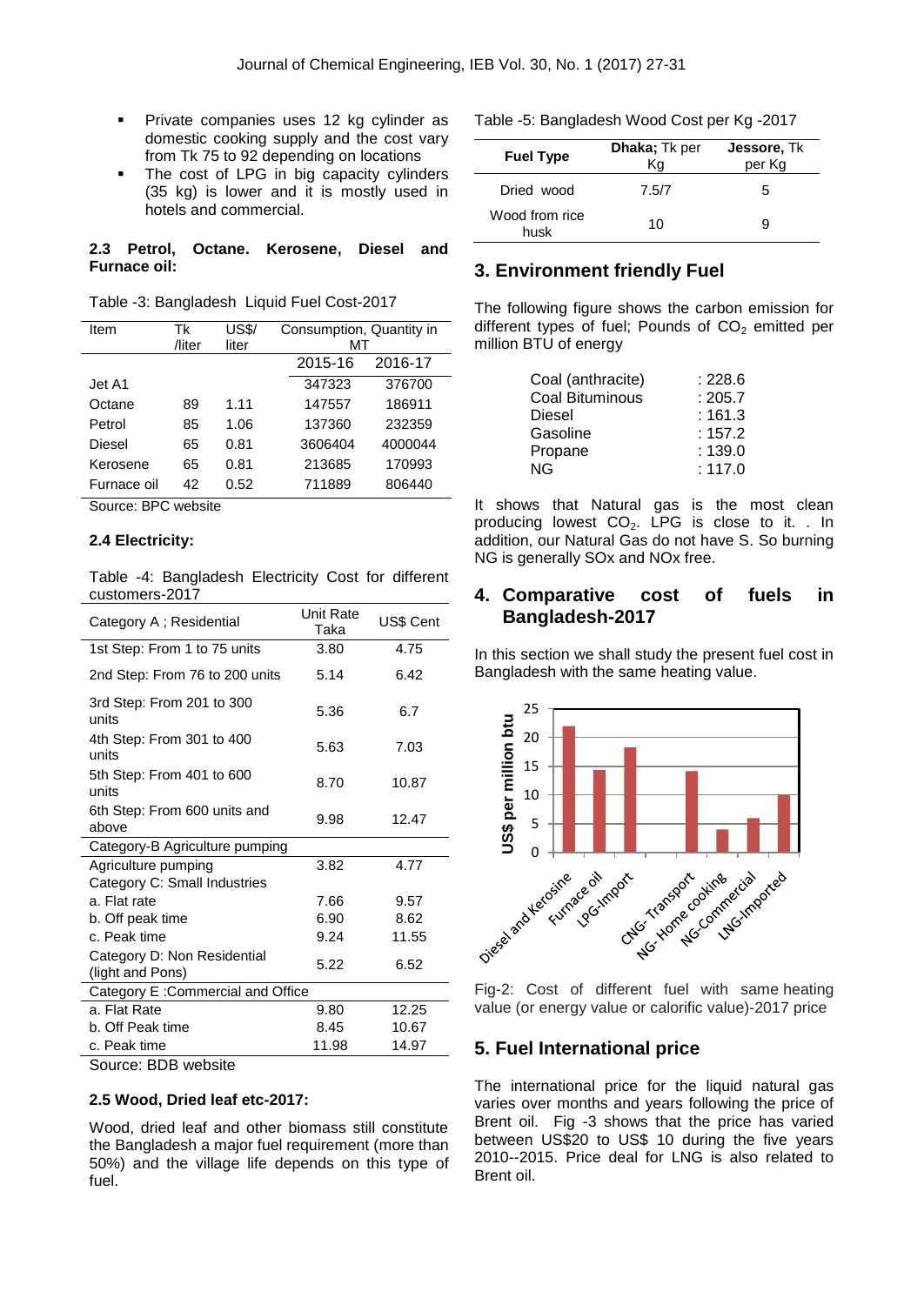For example: Bangladesh recent deal for the LNG import from Abu Dhabi is based on the formula:

LNG Price=12.65%\* 3 months avg price of Brent oil+0.50 US \$ per mm BTU. The regasifictaion, gas transport and other FSRU cost to be added here

We have to keep in mind that the global price Fuel fluctuation has to be adjusted on a long term policy of gain and loss market.



Fig-3: A scenario of global Crude oil, LNG and Natural Gas from 2010--2015

## **6. Issues for Fuel use**

Fuel use by the consumers depends on factors like

- Purchasing Power
- Environment factors- avoid air and water pollution
- **Price of Fuel**
- Technology adapted like Efficiency of burning , Safety, Reliability and users support
- Competitiveness- Especially for electricity price

## **7. LPG Use Issue: Domestic Cooking**

- **The Private importers are main players for** the LPG import and pricing issue. LPG is widely used in Rajshahi, Khulna, Barisal and Rangpur division, where there is no piped supply.
- At present, one medium family requires min 2 cylinders LPG costing about 2200 taka while 2 burners NG present cost 800 taka
- All fuel in Bangladesh eg. Natural gas, Diesel, Octane, Petrol, electricity are regulated and controlled by government except LPG. There is no price control and regulation for LPG**.**

 Government (BPC) is not playing a role to regulate and control LPG price and its use.

Table -6 Comparing NG and LPG cost for home cooking -2017

|                | Fixed<br>price-2<br>burner            | Unit<br>sale<br>price             | Heat<br>value<br>per unit | Unit<br>price<br>per MJ |
|----------------|---------------------------------------|-----------------------------------|---------------------------|-------------------------|
| Natural<br>Gas | Tk 800                                | Τk<br>13.33<br>per m <sub>3</sub> | 39.59<br>$MJ/m3*$         | Tk<br>0.336             |
| <b>LPG</b>     | Tk 1100<br>for $12$<br>Kg<br>cylinder | Τk<br>91.66<br>per Kg             | 50.80<br>MJ/Kg            | Tk 1.80                 |

The above figure shows LPG about 5 times high than the present NG price

A family uses 60  $m<sup>3</sup>$  Natural gas per month in general

## **8. Situation after LNG Import**

Imported LNG is a costly fuel but cheaper than imported LPG and other liquid fuels. So, what might be natural gas price after import of LNG.

The present average natural gas price of the home production is about US\$3 per mscf , where as the import price for the same amount will be 10 US\$(2017). So, there will be a mixed average gas price of home production and import- depending on the contributions. A simple estimate case is:

Local NG production: 2500 mmscfd; with avg price 3US\$/ MMBTU

Imported NG: 1000 mmscfd; Price 10 US \$/ **MMBTU.** 

Total NG: 3500 mmscfd

- **Price Formula= (Av local price x local** production amount+ Import price x import amount )/total gas consumption(local plus import)
- So for a case of 2500 mmscfd local production with 3 US\$ and imported 1000 mmscfd with 10 USS per mscf , the Av mix price : 17500/ 3500= 5 US\$
- Now for a balancing, the Gov will decide which sector will provide lower than US\$5 and which sector higher than US\$ 5.

The important sectors for consideration of price adjustment and gas uses are following:

**Home Cooking:** Now the use is 13%of the total gas usage. Present home Cooking price is about 4 US\$. The piped gas supply is in the big cities supporting millions of citizens daily cooking and life.